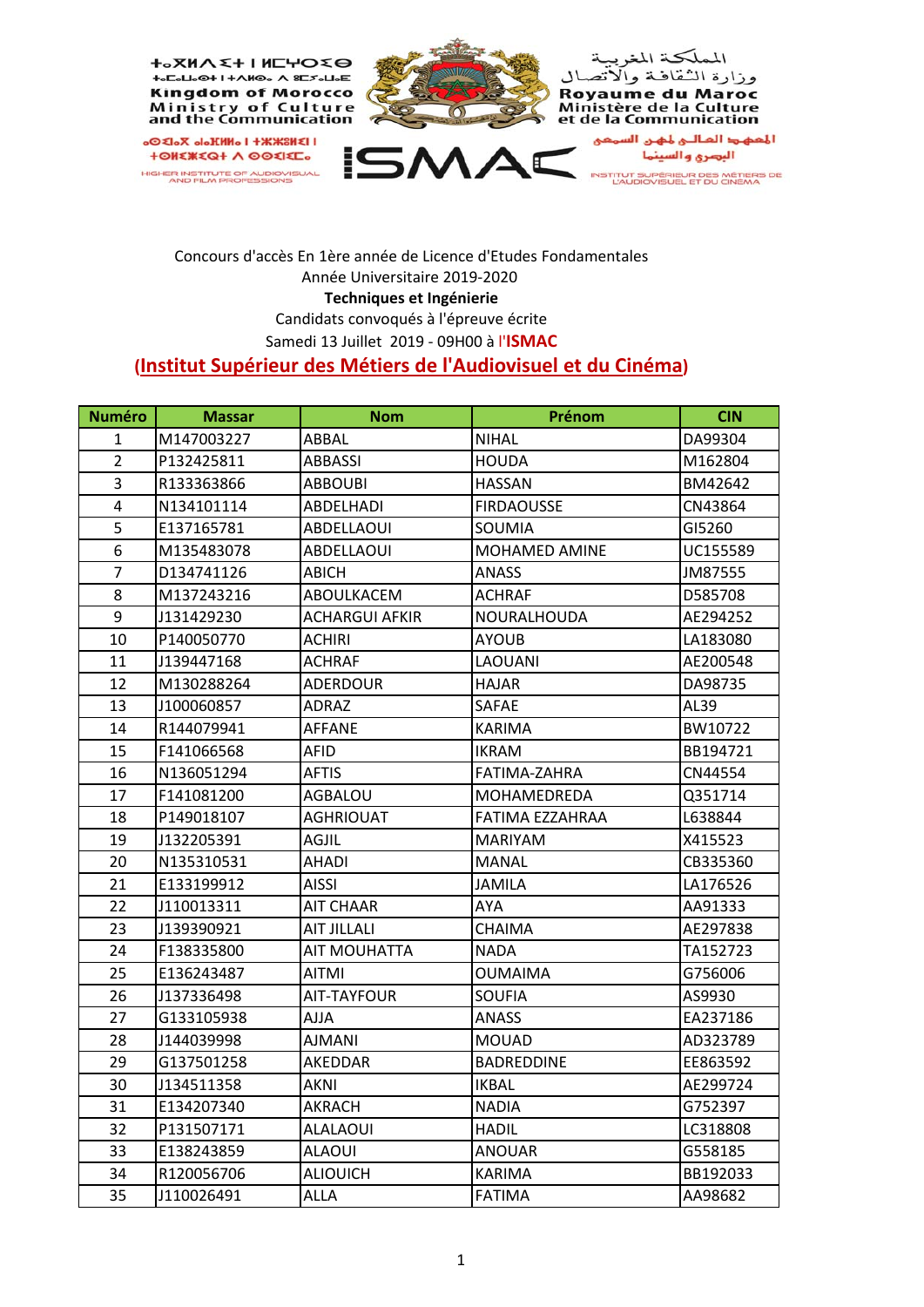

| 36 | J137412661 | <b>ALLITI</b>        | <b>IMANE</b>        | AD314871 |
|----|------------|----------------------|---------------------|----------|
| 37 | D130057754 | <b>ALLOUCH</b>       | SOUKAINA            | JH60912  |
| 38 | J132412192 | <b>ALOUAN</b>        | <b>REDA</b>         | AE284302 |
| 39 | M135477824 | <b>AMIMER</b>        | <b>OTHMANE</b>      | DO61016  |
| 40 | J138429315 | ANSARI               | KHAOULA             | AE296043 |
| 41 | G132303986 | <b>AOUATIF</b>       | SALINA              | Y488915  |
| 42 | J110001842 | AQACHAR              | <b>AMINE</b>        | AA98326  |
| 43 | R138809290 | ARFA                 | <b>OMAR</b>         | AE292678 |
| 44 | J100061957 | <b>ARHZAF</b>        | <b>KHAWLA</b>       | AA77760  |
| 45 | H144055179 | ARRASSI              | <b>IKRAME</b>       | SA21901  |
| 46 | R134386584 | ASRI                 | WALID               | BE905949 |
| 47 | F148021789 | <b>ASSOULI</b>       | <b>IMAD EDDINE</b>  | Q352329  |
| 48 | G136208590 | AYMAN                | <b>MOUJAHID</b>     | Y491644  |
| 49 | H149034379 | <b>AZAHAF</b>        | <b>IBRAHIM</b>      | S791058  |
| 50 | J137453216 | AZENNOUD             | ZAKARIA             | AD318786 |
| 51 | M130273960 | <b>AZIZ OUAZZANI</b> | SALMANE             | DI306    |
| 52 | J110064152 | AZMI                 | YOUSSEF             | AA100404 |
| 53 | J136416876 | <b>AZRIOUIL</b>      | <b>OUSSAMA</b>      | AE287208 |
| 54 | J138324223 | <b>BAAKKA</b>        | <b>OUMAYMA</b>      | X415332  |
| 55 | P120002109 | <b>BADAOU</b>        | AYA                 | L670377  |
| 56 | N134276666 | <b>BADAOUI</b>       | <b>HOUDA</b>        | CB327843 |
| 57 | D138200201 | <b>BAINO</b>         | <b>MILADE</b>       | JE315549 |
| 58 | N137310584 | BALA                 | <b>ABIR</b>         | CB340010 |
| 59 | P139149204 | <b>BALLOUDA</b>      | <b>NOUHAILA</b>     | GM214703 |
| 60 | K134109806 | <b>BAMIR</b>         | <b>IBTIHAL</b>      | HH118743 |
| 61 | R143079047 | <b>BAOUALI</b>       | <b>GHITA</b>        | BB183289 |
| 62 | N130122596 | BARBARA              | YASSER              | CB338677 |
| 63 | R130541687 | BARI                 | <b>HANANE</b>       | BA14288  |
| 64 | S135174712 | <b>BARROUZ</b>       | <b>MOHAMED TAHA</b> | Z650566  |
| 65 | R133407753 | <b>BARTOZ</b>        | <b>AICHA</b>        | BB202200 |
| 66 | J149020751 | BARZANI              | <b>JINNANE</b>      | AE255124 |
| 67 | R147096754 | <b>BAZ</b>           | <b>MOHAMED</b>      | BK709176 |
| 68 | L120043537 | BELAARABI            | <b>MERIEM</b>       | 1749679  |
| 69 | J134524349 | <b>BELGHAZI</b>      | <b>HOUSSAM</b>      | X408206  |
| 70 | J134452512 | <b>BELKORCHI</b>     | <b>RAFIK</b>        | AS6668   |
| 71 | J141020613 | <b>BELKORCHI</b>     | <b>MONSEF</b>       | AS6696   |
| 72 | M130054428 | <b>BEN AHMADI</b>    | <b>HAJAR</b>        | D861370  |
| 73 | J132404055 | <b>BEN HMIMOU</b>    | AHLAM               | AD304969 |
| 74 | R138579889 | <b>BEN SEDDIQ</b>    | SARA                | BW14739  |
| 75 | P148087497 | <b>BEN YAHYA</b>     | <b>NOUREDDINE</b>   | LC291410 |
| 76 | J136368449 | BENABDELKRIM         | YOUSRA              | AE237246 |
| 77 | L142020982 | <b>BENAOUI</b>       | <b>NOHAILA</b>      | 1751136  |
| 78 | J143030801 | <b>BENAYOUD</b>      | <b>OUMAIMA</b>      | AE268130 |
| 79 | J133328522 | <b>BENAZOUZ</b>      | LOUBNA              | AE282517 |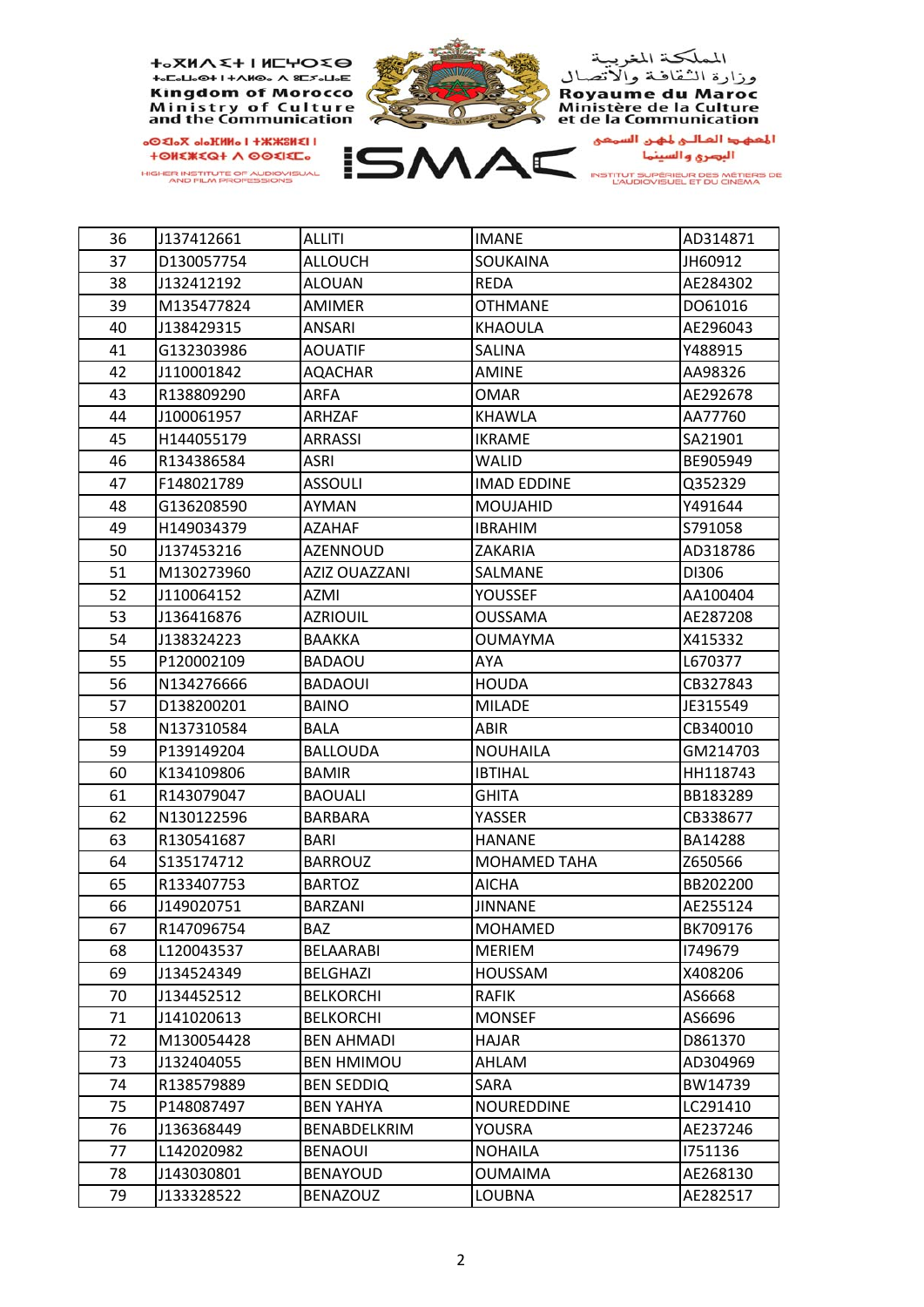

HIGHER INSTITUTE OF AUDIOVISUAL<br>AND FILM PROFESSIONS



| 80  | J137215333 | BENELBARAKA       | HIBA            | X414209  |
|-----|------------|-------------------|-----------------|----------|
| 81  | F136130282 | <b>BEN-ELHOMS</b> | SOKAYNA         | QB41676  |
| 82  | J133475227 | <b>BENFARES</b>   | SALMA           | X422871  |
| 83  | E132214580 | <b>BENFATTOUM</b> | <b>MAROUANE</b> | GI9473   |
| 84  | J110000400 | <b>BENKHALI</b>   | <b>KAOUTAR</b>  | AS14134  |
| 85  | J100049132 | <b>BENMOUSSA</b>  | <b>HIBA</b>     | AA98911  |
| 86  | J100068311 | <b>BENNANI</b>    | <b>RIM</b>      | AA88124  |
| 87  | J100061947 | <b>BENOMARI</b>   | <b>HIND</b>     | AA101249 |
| 88  | J131316443 | <b>BENROUEN</b>   | WISSAL          | AY6991   |
| 89  | P135421390 | <b>BENSELLAM</b>  | YASSER          | LB239455 |
| 90  | J137357058 | <b>BENSRHIR</b>   | HIBA            | AD321852 |
| 91  | C149004186 | <b>BENTAYEBI</b>  | CHAIMAE         | JA191369 |
| 92  | E134161479 | <b>BENTHAMI</b>   | <b>IMANE</b>    | GA230086 |
| 93  | J144030851 | BENYAHYA          | <b>RHYTA</b>    | AE279980 |
| 94  | G132186205 | <b>BERRAH</b>     | <b>CHOUAIB</b>  | EE933016 |
| 95  | J144020779 | <b>BERRAMI</b>    | <b>NIEMA</b>    | AS12633  |
| 96  | E145055134 | <b>BERRIMI</b>    | <b>BOUTAINA</b> | GB266921 |
| 97  | J136129399 | <b>BIALI</b>      | <b>MANAL</b>    | AA101159 |
| 98  | J134503493 | <b>BICHARA</b>    | <b>YOUNES</b>   | AE287108 |
| 99  | J130519258 | <b>BIDAR</b>      | <b>OMAR</b>     | AE277442 |
| 100 | P139541753 | <b>BNOUHACHEM</b> | <b>FIRASS</b>   | K578410  |
| 101 | J133099109 | <b>BORQANE</b>    | <b>ZOHOUR</b>   | AA101746 |
| 102 | P144050889 | <b>BOUANOU</b>    | SALSABIL        | LA183574 |
| 103 | M136168029 | <b>BOUASSA</b>    | <b>ZOUHIR</b>   | V363730  |
| 104 | R135296266 | <b>BOUAZIZ</b>    | <b>MOHCINE</b>  | T307715  |
| 105 | N133260844 | <b>BOUCH</b>      | FATIMA-EZZAHRAE | CB338847 |
| 106 | J136363752 | <b>BOUCHALTA</b>  | <b>IMANE</b>    | AE270055 |
| 107 | N134274597 | <b>BOUCHAREB</b>  | <b>SOUHIR</b>   | CB335461 |
| 108 | J146038203 | <b>BOUCHEKARA</b> | <b>ABIR</b>     | AE297913 |
| 109 | J130411539 | <b>BOUCHKTAT</b>  | <b>INES</b>     | AE283727 |
| 110 | M134242176 | <b>BOUDHAR</b>    | AYA             | D863726  |
| 111 | J136520889 | <b>BOUDINAR</b>   | <b>MEHDI</b>    | AD302020 |
| 112 | J133320479 | <b>BOUHAFS</b>    | <b>WAFAE</b>    | AE296304 |
| 113 | G136343217 | <b>BOUHMAIDA</b>  | <b>NAIMA</b>    | N442373  |
| 114 | J135546027 | <b>BOUHROUCHE</b> | ALI             | AS10063  |
| 115 | M136528330 | <b>BOUILGHMAN</b> | <b>ILHAM</b>    | V356683  |
| 116 | P136225682 | <b>BOUKHANCHA</b> | AYDA            | L642733  |
| 117 | J134098834 | <b>BOUKNIFI</b>   | <b>OUSSAMA</b>  | AA76942  |
| 118 | B131065123 | <b>BOUKRIM</b>    | <b>MAKRAM</b>   | SH204540 |
| 119 | J100006524 | <b>BOULAOUZ</b>   | YASSIR          | AJ77     |
| 120 | J100008441 | <b>BOULAOUZ</b>   | AMMAR           | AJ200    |
| 121 | E137187064 | <b>BOULEHF</b>    | EL MAHDI        | G759820  |
| 122 | F144069072 | <b>BOULIDAM</b>   | <b>MARYEM</b>   | Q343665  |
| 123 | P136126851 | <b>BOULLAIL</b>   | <b>ASSIA</b>    | GM215659 |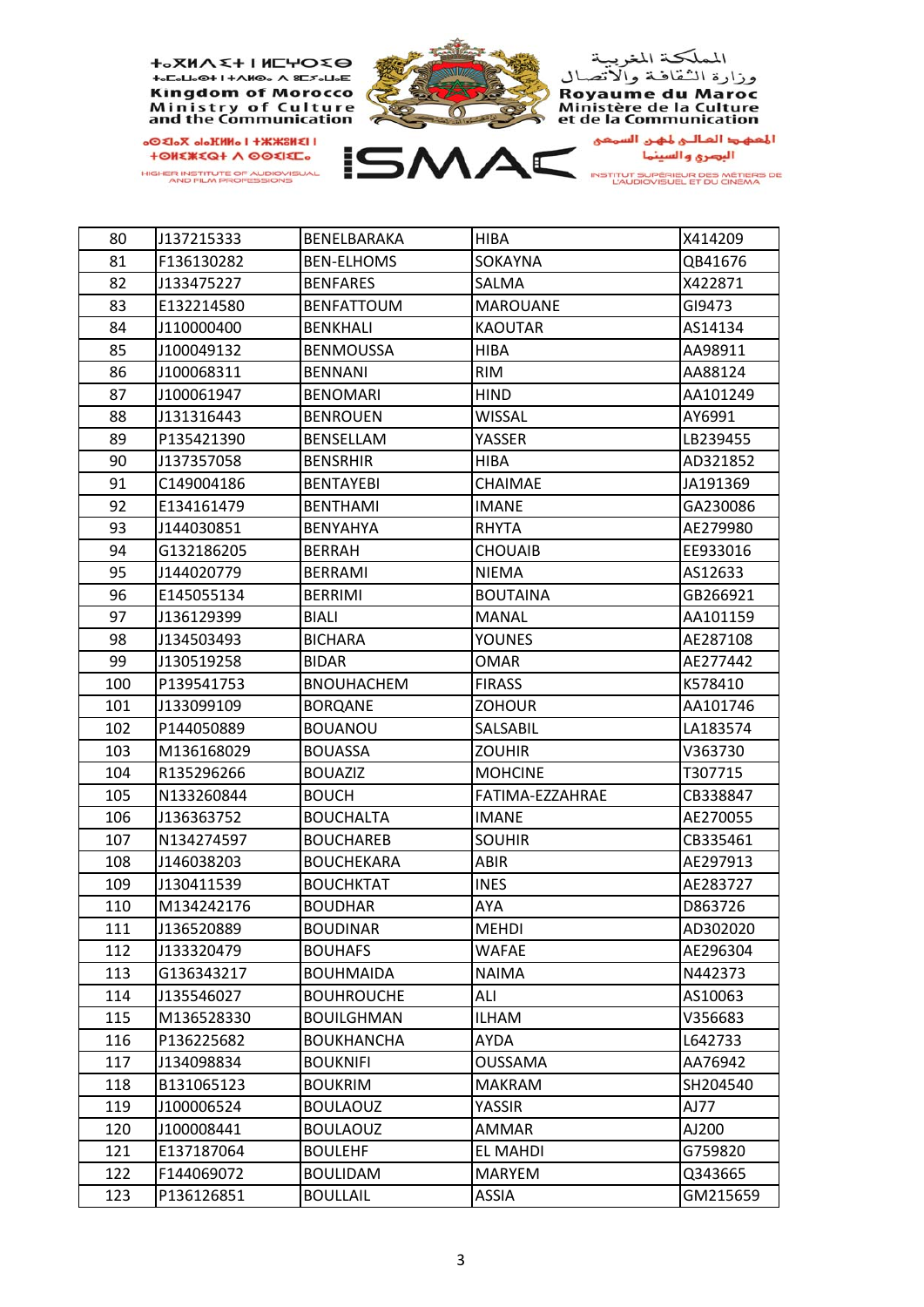

| 124<br>M139460520<br><b>BOUMEJHOULE</b><br><b>CHADYA</b><br>125<br>N133025375<br><b>BOUMIA</b><br><b>WALAE</b><br>126<br>J110011447<br><b>BOUREHIME</b><br>SARA<br>127<br>J132320560<br><b>BOUSAID</b><br><b>HIBA</b><br>128<br>J137438752<br><b>BOUSHABI</b><br>SALMA<br>129<br>N136386649<br><b>BOUSHEL</b><br>ZAKARIAE<br>130<br>J130022463<br><b>BOUSSEFINA</b><br><b>BTISSAM</b><br>131<br>H132100558<br>FH63819<br><b>BOUTAHAR</b><br><b>MAROUA</b><br>132<br>L135203336<br>AHLAM<br><b>BOUZIDI</b><br>IB249091<br>133<br>J100052441<br><b>BOUZZIT</b><br>CHAIMAE<br>AA99529<br>134<br>J137252459<br><b>BRAHIM</b><br><b>ECHBANI</b><br>135<br>J100051967<br><b>BRIOUAL</b><br>HIND<br>AC2220<br>136<br>J100051966<br><b>BRIOUAL</b><br>LAMIA<br>AC2221<br>137<br><b>CHAAIB</b><br>F138248592<br><b>SOUFIANE</b><br>138<br>E142097251<br>CHAFIAI<br>SOUHAIL<br>139<br>J133147585<br>CHAGAR<br><b>IKRAME</b><br>140<br>N137386648<br><b>CHAHID</b><br>ZAKARIYAE<br>141<br>R133786538<br><b>CHAHIDI</b><br>HAMZA<br>142<br>J130359779<br>CHAIMAE<br><b>ELAARIF</b><br>143<br>N138297922<br>CHAKIB<br><b>MEHDI</b><br>144<br>J133429255<br><b>CHAKOURI</b><br>ABDELMAJID<br>145<br><b>CHARAF</b><br><b>YOUNESS</b><br>C130030140<br>JA189373<br>146<br>E133253197<br>CHARRA<br>WAFA<br>AL61<br>147<br>R138342256<br>CHARRAD<br>ABDELHAMID<br>BA16030 | VA147105<br>CB328173<br>AD301055<br>AE197016<br>AD311933<br>CB330492<br>AD313731<br>AD301191<br>WA283254<br>GB279867<br>AD323785 |
|---------------------------------------------------------------------------------------------------------------------------------------------------------------------------------------------------------------------------------------------------------------------------------------------------------------------------------------------------------------------------------------------------------------------------------------------------------------------------------------------------------------------------------------------------------------------------------------------------------------------------------------------------------------------------------------------------------------------------------------------------------------------------------------------------------------------------------------------------------------------------------------------------------------------------------------------------------------------------------------------------------------------------------------------------------------------------------------------------------------------------------------------------------------------------------------------------------------------------------------------------------------------------------------------------------------------------------------------------------|----------------------------------------------------------------------------------------------------------------------------------|
|                                                                                                                                                                                                                                                                                                                                                                                                                                                                                                                                                                                                                                                                                                                                                                                                                                                                                                                                                                                                                                                                                                                                                                                                                                                                                                                                                         |                                                                                                                                  |
|                                                                                                                                                                                                                                                                                                                                                                                                                                                                                                                                                                                                                                                                                                                                                                                                                                                                                                                                                                                                                                                                                                                                                                                                                                                                                                                                                         |                                                                                                                                  |
|                                                                                                                                                                                                                                                                                                                                                                                                                                                                                                                                                                                                                                                                                                                                                                                                                                                                                                                                                                                                                                                                                                                                                                                                                                                                                                                                                         |                                                                                                                                  |
|                                                                                                                                                                                                                                                                                                                                                                                                                                                                                                                                                                                                                                                                                                                                                                                                                                                                                                                                                                                                                                                                                                                                                                                                                                                                                                                                                         |                                                                                                                                  |
|                                                                                                                                                                                                                                                                                                                                                                                                                                                                                                                                                                                                                                                                                                                                                                                                                                                                                                                                                                                                                                                                                                                                                                                                                                                                                                                                                         |                                                                                                                                  |
|                                                                                                                                                                                                                                                                                                                                                                                                                                                                                                                                                                                                                                                                                                                                                                                                                                                                                                                                                                                                                                                                                                                                                                                                                                                                                                                                                         |                                                                                                                                  |
|                                                                                                                                                                                                                                                                                                                                                                                                                                                                                                                                                                                                                                                                                                                                                                                                                                                                                                                                                                                                                                                                                                                                                                                                                                                                                                                                                         |                                                                                                                                  |
|                                                                                                                                                                                                                                                                                                                                                                                                                                                                                                                                                                                                                                                                                                                                                                                                                                                                                                                                                                                                                                                                                                                                                                                                                                                                                                                                                         |                                                                                                                                  |
|                                                                                                                                                                                                                                                                                                                                                                                                                                                                                                                                                                                                                                                                                                                                                                                                                                                                                                                                                                                                                                                                                                                                                                                                                                                                                                                                                         |                                                                                                                                  |
|                                                                                                                                                                                                                                                                                                                                                                                                                                                                                                                                                                                                                                                                                                                                                                                                                                                                                                                                                                                                                                                                                                                                                                                                                                                                                                                                                         |                                                                                                                                  |
|                                                                                                                                                                                                                                                                                                                                                                                                                                                                                                                                                                                                                                                                                                                                                                                                                                                                                                                                                                                                                                                                                                                                                                                                                                                                                                                                                         |                                                                                                                                  |
|                                                                                                                                                                                                                                                                                                                                                                                                                                                                                                                                                                                                                                                                                                                                                                                                                                                                                                                                                                                                                                                                                                                                                                                                                                                                                                                                                         |                                                                                                                                  |
|                                                                                                                                                                                                                                                                                                                                                                                                                                                                                                                                                                                                                                                                                                                                                                                                                                                                                                                                                                                                                                                                                                                                                                                                                                                                                                                                                         |                                                                                                                                  |
|                                                                                                                                                                                                                                                                                                                                                                                                                                                                                                                                                                                                                                                                                                                                                                                                                                                                                                                                                                                                                                                                                                                                                                                                                                                                                                                                                         |                                                                                                                                  |
|                                                                                                                                                                                                                                                                                                                                                                                                                                                                                                                                                                                                                                                                                                                                                                                                                                                                                                                                                                                                                                                                                                                                                                                                                                                                                                                                                         |                                                                                                                                  |
|                                                                                                                                                                                                                                                                                                                                                                                                                                                                                                                                                                                                                                                                                                                                                                                                                                                                                                                                                                                                                                                                                                                                                                                                                                                                                                                                                         |                                                                                                                                  |
|                                                                                                                                                                                                                                                                                                                                                                                                                                                                                                                                                                                                                                                                                                                                                                                                                                                                                                                                                                                                                                                                                                                                                                                                                                                                                                                                                         | CB333967                                                                                                                         |
|                                                                                                                                                                                                                                                                                                                                                                                                                                                                                                                                                                                                                                                                                                                                                                                                                                                                                                                                                                                                                                                                                                                                                                                                                                                                                                                                                         | BK717963                                                                                                                         |
|                                                                                                                                                                                                                                                                                                                                                                                                                                                                                                                                                                                                                                                                                                                                                                                                                                                                                                                                                                                                                                                                                                                                                                                                                                                                                                                                                         | AD319069                                                                                                                         |
|                                                                                                                                                                                                                                                                                                                                                                                                                                                                                                                                                                                                                                                                                                                                                                                                                                                                                                                                                                                                                                                                                                                                                                                                                                                                                                                                                         | AE292674                                                                                                                         |
|                                                                                                                                                                                                                                                                                                                                                                                                                                                                                                                                                                                                                                                                                                                                                                                                                                                                                                                                                                                                                                                                                                                                                                                                                                                                                                                                                         | AE300057                                                                                                                         |
|                                                                                                                                                                                                                                                                                                                                                                                                                                                                                                                                                                                                                                                                                                                                                                                                                                                                                                                                                                                                                                                                                                                                                                                                                                                                                                                                                         |                                                                                                                                  |
|                                                                                                                                                                                                                                                                                                                                                                                                                                                                                                                                                                                                                                                                                                                                                                                                                                                                                                                                                                                                                                                                                                                                                                                                                                                                                                                                                         |                                                                                                                                  |
|                                                                                                                                                                                                                                                                                                                                                                                                                                                                                                                                                                                                                                                                                                                                                                                                                                                                                                                                                                                                                                                                                                                                                                                                                                                                                                                                                         |                                                                                                                                  |
| 148<br>J131072180<br><b>CHATER</b><br><b>MOUAD</b>                                                                                                                                                                                                                                                                                                                                                                                                                                                                                                                                                                                                                                                                                                                                                                                                                                                                                                                                                                                                                                                                                                                                                                                                                                                                                                      | AA111143                                                                                                                         |
| 149<br><b>CHBIRA</b><br><b>NAJWA</b><br>R133384531                                                                                                                                                                                                                                                                                                                                                                                                                                                                                                                                                                                                                                                                                                                                                                                                                                                                                                                                                                                                                                                                                                                                                                                                                                                                                                      | BW19424                                                                                                                          |
| 150<br>J100062342<br><b>CHIGR</b><br><b>AFAF</b>                                                                                                                                                                                                                                                                                                                                                                                                                                                                                                                                                                                                                                                                                                                                                                                                                                                                                                                                                                                                                                                                                                                                                                                                                                                                                                        | AA105378                                                                                                                         |
| 151<br>J139474968<br>CHIHANI<br>SAFAE                                                                                                                                                                                                                                                                                                                                                                                                                                                                                                                                                                                                                                                                                                                                                                                                                                                                                                                                                                                                                                                                                                                                                                                                                                                                                                                   | AE289023                                                                                                                         |
| 152<br>J135458976<br><b>CHIMI</b><br><b>HAJAR</b>                                                                                                                                                                                                                                                                                                                                                                                                                                                                                                                                                                                                                                                                                                                                                                                                                                                                                                                                                                                                                                                                                                                                                                                                                                                                                                       | AE263347                                                                                                                         |
| 153<br>M130116658<br><b>СНКНІСНАКН</b><br>HAJAR<br>D889774                                                                                                                                                                                                                                                                                                                                                                                                                                                                                                                                                                                                                                                                                                                                                                                                                                                                                                                                                                                                                                                                                                                                                                                                                                                                                              |                                                                                                                                  |
| 154<br>P144062078<br><b>DAAOUAN</b><br><b>MOHAMMED</b>                                                                                                                                                                                                                                                                                                                                                                                                                                                                                                                                                                                                                                                                                                                                                                                                                                                                                                                                                                                                                                                                                                                                                                                                                                                                                                  | KB195944                                                                                                                         |
| 155<br>H130064027<br><b>DABBER</b><br><b>AYA</b><br>SX13826                                                                                                                                                                                                                                                                                                                                                                                                                                                                                                                                                                                                                                                                                                                                                                                                                                                                                                                                                                                                                                                                                                                                                                                                                                                                                             |                                                                                                                                  |
| 156<br>M134224707<br><b>DAHBI</b><br>EL MEHDI<br>D885101                                                                                                                                                                                                                                                                                                                                                                                                                                                                                                                                                                                                                                                                                                                                                                                                                                                                                                                                                                                                                                                                                                                                                                                                                                                                                                |                                                                                                                                  |
| 157<br>K134204332<br><b>DAHER</b><br>SAAD<br>M633813                                                                                                                                                                                                                                                                                                                                                                                                                                                                                                                                                                                                                                                                                                                                                                                                                                                                                                                                                                                                                                                                                                                                                                                                                                                                                                    |                                                                                                                                  |
| 158<br>J142037473<br>AS8190<br><b>DAHOUR</b><br><b>MOHAMED MAROUANE</b>                                                                                                                                                                                                                                                                                                                                                                                                                                                                                                                                                                                                                                                                                                                                                                                                                                                                                                                                                                                                                                                                                                                                                                                                                                                                                 |                                                                                                                                  |
| 159<br>J131368593<br><b>DARHRI</b><br><b>CHAKIB</b>                                                                                                                                                                                                                                                                                                                                                                                                                                                                                                                                                                                                                                                                                                                                                                                                                                                                                                                                                                                                                                                                                                                                                                                                                                                                                                     |                                                                                                                                  |
| 160<br>GI9593<br>E141135670<br><b>DAROUSSE</b><br><b>HAFSA</b>                                                                                                                                                                                                                                                                                                                                                                                                                                                                                                                                                                                                                                                                                                                                                                                                                                                                                                                                                                                                                                                                                                                                                                                                                                                                                          | AD317522                                                                                                                         |
|                                                                                                                                                                                                                                                                                                                                                                                                                                                                                                                                                                                                                                                                                                                                                                                                                                                                                                                                                                                                                                                                                                                                                                                                                                                                                                                                                         |                                                                                                                                  |
| 161<br><b>AYMANE</b><br>OD60676<br>D130331863<br><b>DEHLAT</b>                                                                                                                                                                                                                                                                                                                                                                                                                                                                                                                                                                                                                                                                                                                                                                                                                                                                                                                                                                                                                                                                                                                                                                                                                                                                                          |                                                                                                                                  |
| 162<br>Z191500464<br><b>DERHAM</b><br>CHAIMAA<br>BL146434                                                                                                                                                                                                                                                                                                                                                                                                                                                                                                                                                                                                                                                                                                                                                                                                                                                                                                                                                                                                                                                                                                                                                                                                                                                                                               |                                                                                                                                  |
| 163<br>LAILA<br>J132371575<br><b>DEROICHI</b>                                                                                                                                                                                                                                                                                                                                                                                                                                                                                                                                                                                                                                                                                                                                                                                                                                                                                                                                                                                                                                                                                                                                                                                                                                                                                                           | AD318690                                                                                                                         |
| 164<br>J100049510<br>DERRAJI<br>YASMINE<br>AA85850                                                                                                                                                                                                                                                                                                                                                                                                                                                                                                                                                                                                                                                                                                                                                                                                                                                                                                                                                                                                                                                                                                                                                                                                                                                                                                      |                                                                                                                                  |
| 165<br><b>DIAI</b><br>SALMA<br>X416925<br>J132215325                                                                                                                                                                                                                                                                                                                                                                                                                                                                                                                                                                                                                                                                                                                                                                                                                                                                                                                                                                                                                                                                                                                                                                                                                                                                                                    |                                                                                                                                  |
| 166<br><b>DIDI</b><br><b>KHOULOUD</b><br>J146040218                                                                                                                                                                                                                                                                                                                                                                                                                                                                                                                                                                                                                                                                                                                                                                                                                                                                                                                                                                                                                                                                                                                                                                                                                                                                                                     | AE295115                                                                                                                         |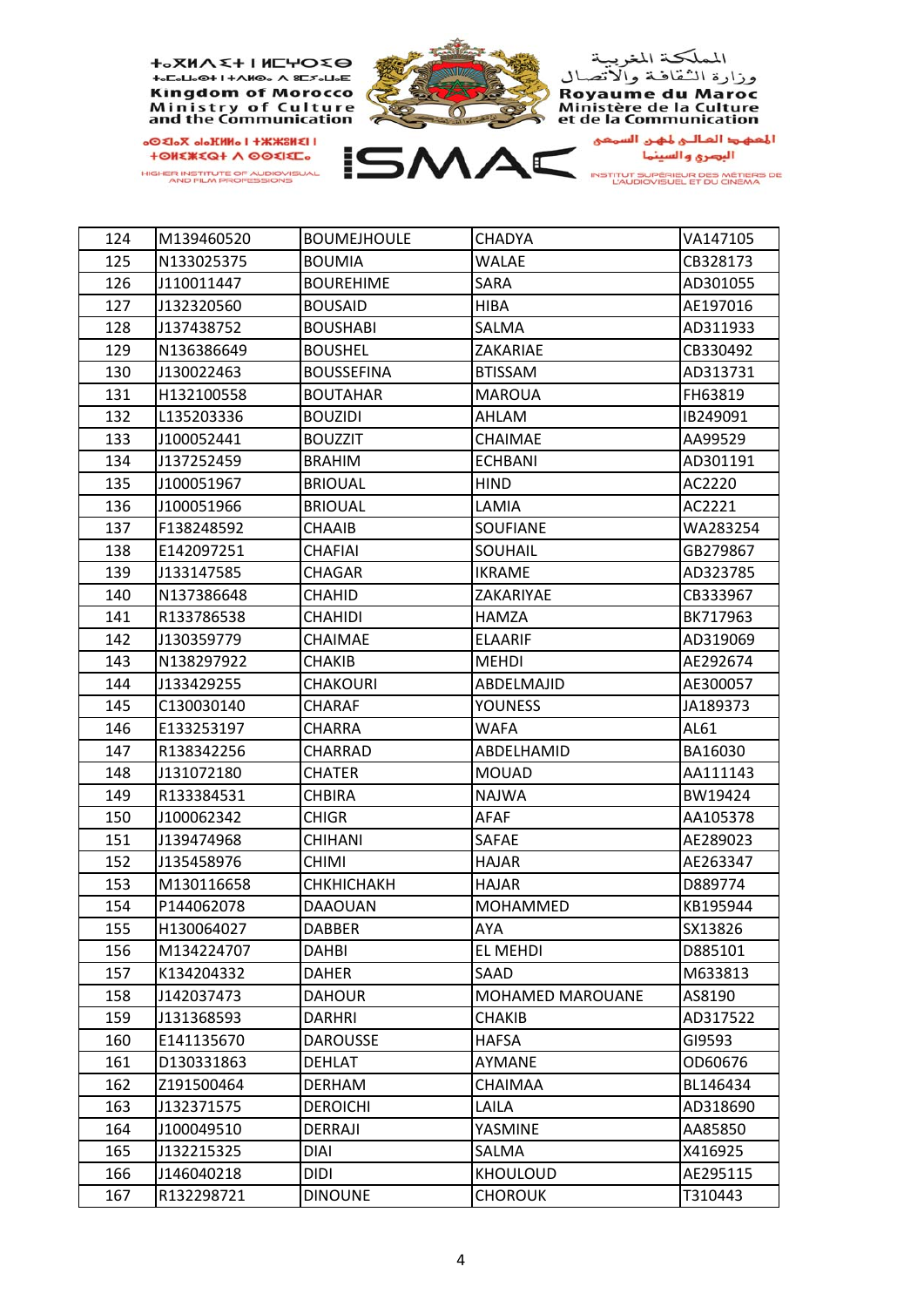

| 168 | J138399540 | <b>DOGHMI</b>      | <b>RIHAB</b>            | AE296778 |
|-----|------------|--------------------|-------------------------|----------|
| 169 | J110000904 | <b>DORAFI</b>      | <b>MAROUANE</b>         | AD312672 |
| 170 | F144021701 | <b>DRIOUCH</b>     | LATIFA                  | QB38815  |
| 171 | J136327721 | <b>DRIOUICH</b>    | <b>CHAIMAE</b>          | AE283123 |
| 172 | J138252465 | <b>ECHBANI</b>     | ABDESSAMADE             | AD301190 |
| 173 | J134171821 | <b>ECHCHIHEB</b>   | <b>NADA</b>             | AD307021 |
| 174 | J130336753 | <b>ECHCHIHEB</b>   | <b>MERYEM</b>           | AD307020 |
| 175 | J138127579 | <b>ECH-CHOKRI</b>  | <b>MOHAMED KARIM</b>    | A740144  |
| 176 | J134270589 | <b>EDDAKHCHE</b>   | AYA                     | AA89341  |
| 177 | F130389299 | <b>EDDAOUY</b>     | <b>KHAOULA</b>          | QB42274  |
| 178 | P142001418 | ED-DEHAJ           | <b>AMJAD</b>            | LA162317 |
| 179 | E142016795 | <b>EJJAKI</b>      | <b>HAJAR</b>            | G750556  |
| 180 | N130122581 | EL ACHABI          | AYA                     | CB331207 |
| 181 | J131258316 | <b>EL AFARI</b>    | <b>ANASS</b>            | AA91527  |
| 182 | J136363672 | EL ALAMI IDRISSI   | <b>MOHAMED EL GHALI</b> | AE297927 |
| 183 | D134773993 | EL ALAOUI          | <b>OUMAIMA</b>          | PB315566 |
| 184 | N139350757 | EL ALAOUI          | ABDELILAH               | CD269124 |
| 185 | N136346695 | EL ALAOUI          | <b>FATIMA ZAHRAE</b>    | CD745013 |
| 186 | N139123064 | EL AMINE           | MOAHAMMED               | CB332746 |
| 187 | F131357450 | EL ARBAOUI         | <b>YASMINE</b>          | W446032  |
| 188 | P133315077 | EL ATTAR           | <b>IBTISAME</b>         | LC331333 |
| 189 | N135233746 | EL AYDOUNI         | AMINA                   | G769166  |
| 190 | J134320273 | EL BADOURI         | HIBA                    | AE296432 |
| 191 | N139190959 | EL BAOU            | <b>YOUSSEF</b>          | CD699187 |
| 192 | P146059678 | EL BAZZAR          | <b>AMINE</b>            | LA180094 |
| 193 | P133190611 | EL BEKKARY         | <b>FOUZIA</b>           | GM220355 |
| 194 | P133190608 | EL BEKKARY         | <b>HAJAR</b>            | GM220354 |
| 195 | J145046594 | <b>EL BOUKHARI</b> | <b>NADA</b>             | AE294254 |
| 196 | J130425596 | EL BOUTI           | <b>HANAE</b>            | AD314804 |
| 197 | J144020558 | <b>EL FAKKAK</b>   | <b>IKRAM</b>            | AS12075  |
| 198 | J130404196 | <b>EL FARES</b>    | HIND                    | AA94960  |
| 199 | J139355022 | <b>EL GADI</b>     | AYMANE                  | AE300845 |
| 200 | J130049186 | <b>EL GAOUCH</b>   | NOUR-EDDINE             | AS11772  |
| 201 | J110037092 | <b>EL GARNI</b>    | <b>NADA</b>             | AA91560  |
| 202 | J132459101 | EL GHADFAOUI       | <b>DOUAE</b>            | AD308837 |
| 203 | S141035029 | EL GOMRI           | <b>MAROUA</b>           | Z638787  |
| 204 | J134293938 | <b>EL HAIKOUNI</b> | <b>MANAL</b>            | AD319089 |
| 205 | E139211217 | EL HAITI           | SAFAE                   | GI4602   |
| 206 | P138190574 | EL HAJOUJI         | AHLAM                   | GM215255 |
| 207 | L120021652 | EL HAMDI           | AMINA                   | 1748716  |
| 208 | M134338628 | EL HARROYCHY       | AFAF                    | D877435  |
| 209 | J134411503 | <b>EL HARSAL</b>   | <b>GHADA</b>            | AS8927   |
| 210 | J136519611 | EL HASSANI         | LEILA                   | AE283547 |
| 211 | J139484887 | EL IDRISSI         | SARA                    | AE291399 |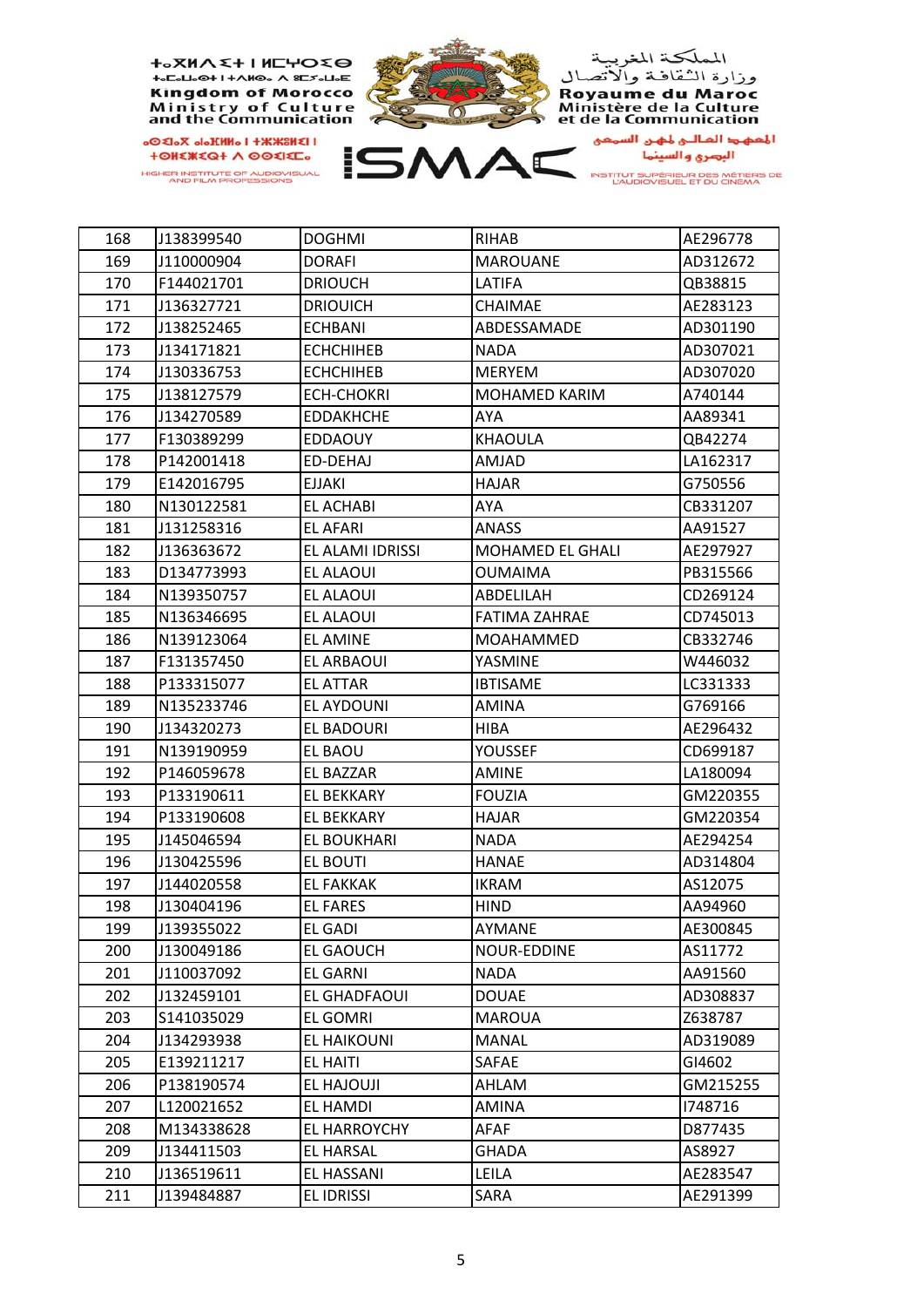

| 212 | J138372107 | <b>EL KABIRI</b>   | CHAIMAE             | AD309093 |
|-----|------------|--------------------|---------------------|----------|
| 213 | N138279882 | <b>EL KAID</b>     | <b>INTISSAR</b>     | VA143689 |
| 214 | J138218692 | <b>EL KASMI</b>    | NOUHAILA            | AD313617 |
| 215 | K110089888 | EL KASMY           | <b>IHSSANE</b>      | MC304177 |
| 216 | J136443505 | EL KHALIL          | ILHAM               | AD301464 |
| 217 | J136371570 | <b>EL MAAKOUFI</b> | <b>MERYEM</b>       | AE284362 |
| 218 | R139543139 | EL MANSOUR         | SAAD                | BJ457358 |
| 219 | J137278788 | EL MANSOURI        | OUMAIMA             | AE300411 |
| 220 | J136188944 | EL MANSOURI        | DALILA              | AA102103 |
| 221 | J139297274 | EL MEKAOUI         | <b>MOUAD</b>        | X424008  |
| 222 | J130320307 | EL MESSAOUDI       | KHAOULA             | AE295845 |
| 223 | J135507753 | EL MOUHAMADI       | MARIYAM             | X420444  |
| 224 | J100062490 | EL MOUNTACIR       | MOHAMED EL MEHDI    | AA101952 |
| 225 | M136420333 | EL MOUTAIM         | NOUSSAIBA           | DI1473   |
| 226 | P110132984 | EL MRABET          | YOUSRA              | L599525  |
| 227 | J133352484 | EL OUAHAMI         | <b>HAMZA</b>        | AD312355 |
| 228 | J139447266 | EL OUARZAZI        | SOUKAINA            | AE260630 |
| 229 | H148031024 | EL OUAZRAOUI       | NIAMA               | F666799  |
| 230 | R130160157 | EL WAHIB           | SALIMA              | T296366  |
| 231 | J137232180 | EL WALI            | SOUKAINA            | AD283369 |
| 232 | J132313392 | EL YAGOUBI         | CHAYMAA             | X416055  |
| 233 | J149020782 | ELABBASSI          | SALWA               | AS10534  |
| 234 | F132397873 | ELADI              | ANAS                | BA13189  |
| 235 | J131458923 | <b>ELASSALI</b>    | <b>NASSIMA</b>      | AD321373 |
| 236 | F136265573 | ELAZHARI           | IKRAM               | W449070  |
| 237 | J137399916 | EL-AZZOUZY         | KHADIJA             | AD324151 |
| 238 | F147048038 | ELBAKHLI           | CHAIMAA             | Q344412  |
| 239 | Z183900994 | ELHAILOUFI         | ZINEB               | GB262247 |
| 240 | J100064797 | <b>ELHATTAB</b>    | <b>IKRAM</b>        | AA106782 |
| 241 | J135483029 | EL-KADIRI          | ANWAR               | AS4519   |
| 242 | J136257843 | <b>ELKHALDI</b>    | MOHAMMED BELMILOUDI | AD325499 |
| 243 | L138320544 | <b>ELKITAOUI</b>   | ABDERRAZZAK         | IB249562 |
| 244 | F143060382 | <b>ELKOUCHI</b>    | <b>WAFAE</b>        | TA152856 |
| 245 | N135310529 | <b>ELLIQ</b>       | <b>AMINA</b>        | CB306967 |
| 246 | D139402394 | <b>ELMAHDI</b>     | RAJA                | P357515  |
| 247 | J130391201 | <b>ELMESTI</b>     | <b>IHSANE</b>       | AE268556 |
| 248 | J130039913 | <b>ELMIMOUNI</b>   | <b>HAMZA</b>        | AE296408 |
| 249 | J120022266 | <b>ELMOUNTAQI</b>  | RANIA               | AA96467  |
| 250 | E147035986 | <b>ELMZOURI</b>    | <b>MOUAD</b>        | G744747  |
| 251 | J130251917 | EL-OGRI            | <b>MOHAMED</b>      | AS10560  |
| 252 | J135295758 | <b>ELOMARI</b>     | <b>IBRAHIM</b>      | X421183  |
| 253 | F130347118 | EL-YAHYAOUI        | <b>NISRINE</b>      | KB204228 |
| 254 | N148025517 | <b>ENNAIDI</b>     | <b>IMANE</b>        | CD643911 |
| 255 | R137619655 | <b>ENNAJI</b>      | <b>ISSAM</b>        | BK708996 |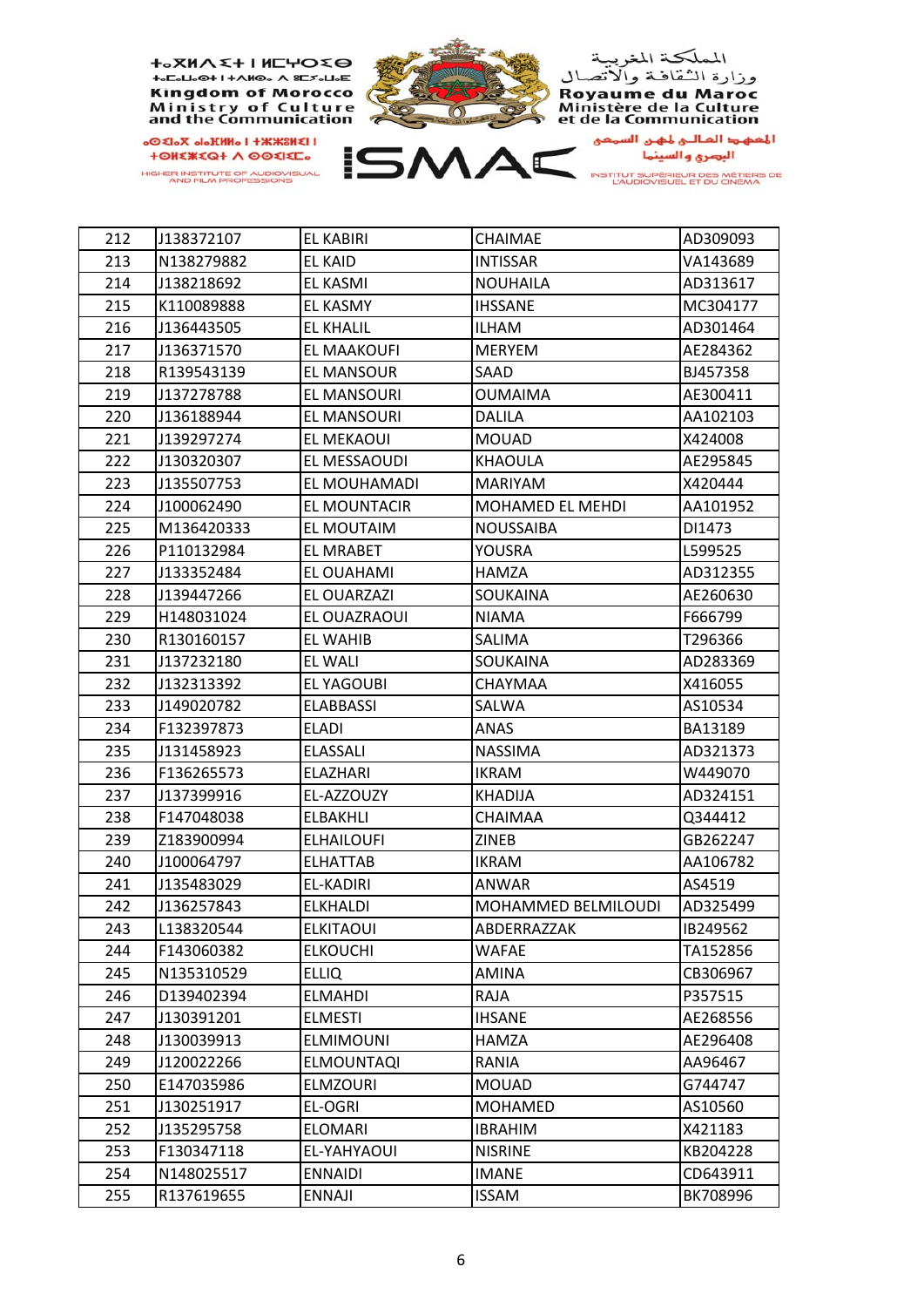

| 256 | F138161425 | ERRAHALI          | NOUR              | WA286224 |
|-----|------------|-------------------|-------------------|----------|
| 257 | J100009726 | ER-RAJY           | <b>IKRAM</b>      | AA107440 |
| 258 | J137468300 | ERRAMI            | <b>MARWA</b>      | AD322694 |
| 259 | R133619641 | <b>ESSAFI</b>     | <b>CHIHAB</b>     | BK710488 |
| 260 | J130022313 | ES-SAID           | AMAL              | AD306093 |
| 261 | J120010235 | <b>ESSALHI</b>    | <b>KAWTAR</b>     | A747600  |
| 262 | L120016244 | <b>ESSAMDI</b>    | <b>ILYASS</b>     | 1752493  |
| 263 | E149066147 | <b>ES-SANHAJI</b> | ZAYD              | G758272  |
| 264 | S134027534 | <b>ES-SOUIRI</b>  | <b>IKRAM</b>      | Z637136  |
| 265 | J145051830 | <b>EZZAHAOUI</b>  | HAMZA             | AA108485 |
| 266 | J130183239 | EZZAHER           | SALMA             | AE270569 |
| 267 | J133447122 | EZZAROUALI        | <b>YOUNES</b>     | AE292802 |
| 268 | R135465653 | EZZINE            | <b>JAOHARA</b>    | BE913396 |
| 269 | J110073918 | <b>FADILA</b>     | LIH.              | AS13263  |
| 270 | J135523841 | <b>FADLI</b>      | HANAE             | AD302261 |
| 271 | E140112762 | <b>FAIK</b>       | ROMYSAE           | G738915  |
| 272 | J131372146 | <b>FARCHI</b>     | <b>OUISSAL</b>    | AE6899   |
| 273 | M137202947 | <b>FARID</b>      | HASNAE            | VA148865 |
| 274 | M139202969 | <b>FARID</b>      | <b>IHSSANE</b>    | VA148864 |
| 275 | S139194606 | <b>FATHI</b>      | <b>OUSSAMA</b>    | ZT297546 |
| 276 | J136390912 | FATIH             | <b>BOUTAINA</b>   | AE297202 |
| 277 | J141032577 | FATIMA EZZAHRA    | <b>OUGRIRANE</b>  | AS12097  |
| 278 | J100028676 | <b>FETNASSI</b>   | <b>OUSSAMA</b>    | AA105495 |
| 279 | R138552461 | <b>FOUDALI</b>    | <b>DOUAA</b>      | BE917642 |
| 280 | E133173851 | <b>FSIHI</b>      | YASMINE           | G557353  |
| 281 | E134173852 | <b>FSIHI</b>      | ASMAA             | G557352  |
| 282 | N140026570 | <b>GHACHEM</b>    | <b>OUMAIMA</b>    | CD344721 |
| 283 | R132698806 | <b>GHALAB</b>     | NOUHAILA          | BA8652   |
| 284 | F131399644 | GHANDI            | FATIMA EZZAHRA    | W443415  |
| 285 | R130018111 | GHANNASS          | <b>FOUAD</b>      | T306756  |
| 286 | J135488354 | <b>GHERBAOUI</b>  | ANASS             | MC300261 |
| 287 | J139447135 | <b>GRIMEL</b>     | <b>DINA</b>       | AE280619 |
| 288 | N133310598 | <b>GRINE</b>      | <b>ILYAS</b>      | CB337936 |
| 289 | L137292938 | <b>HACHIMI</b>    | <b>MERYEM</b>     | 1750813  |
| 290 | M130049841 | <b>HACHIMI</b>    | EL KABIRA         | U198140  |
| 291 | J134105035 | HADDAD            | <b>DOUHA</b>      | AA95610  |
| 292 | R136794930 | <b>HADICHE</b>    | SAAD              | BB179643 |
| 293 | N131290850 | <b>HADJI</b>      | <b>EL KHANSAE</b> | CB335447 |
| 294 | P140014070 | HADRI             | ABIR              | LC344376 |
| 295 | S130247080 | <b>HADROUN</b>    | <b>AYMAN</b>      | R365485  |
| 296 | M120073159 | ILALLAH           | ASMAE             | VM15835  |
| 297 | N130274556 | <b>HALOUI</b>     | <b>BASSMA</b>     | CB334529 |
| 298 | M132413838 | <b>HAMIDI</b>     | MOHAMED AMINE     | U202700  |
| 299 | M130413842 | HAMIDI            | ZINEB             | U202701  |